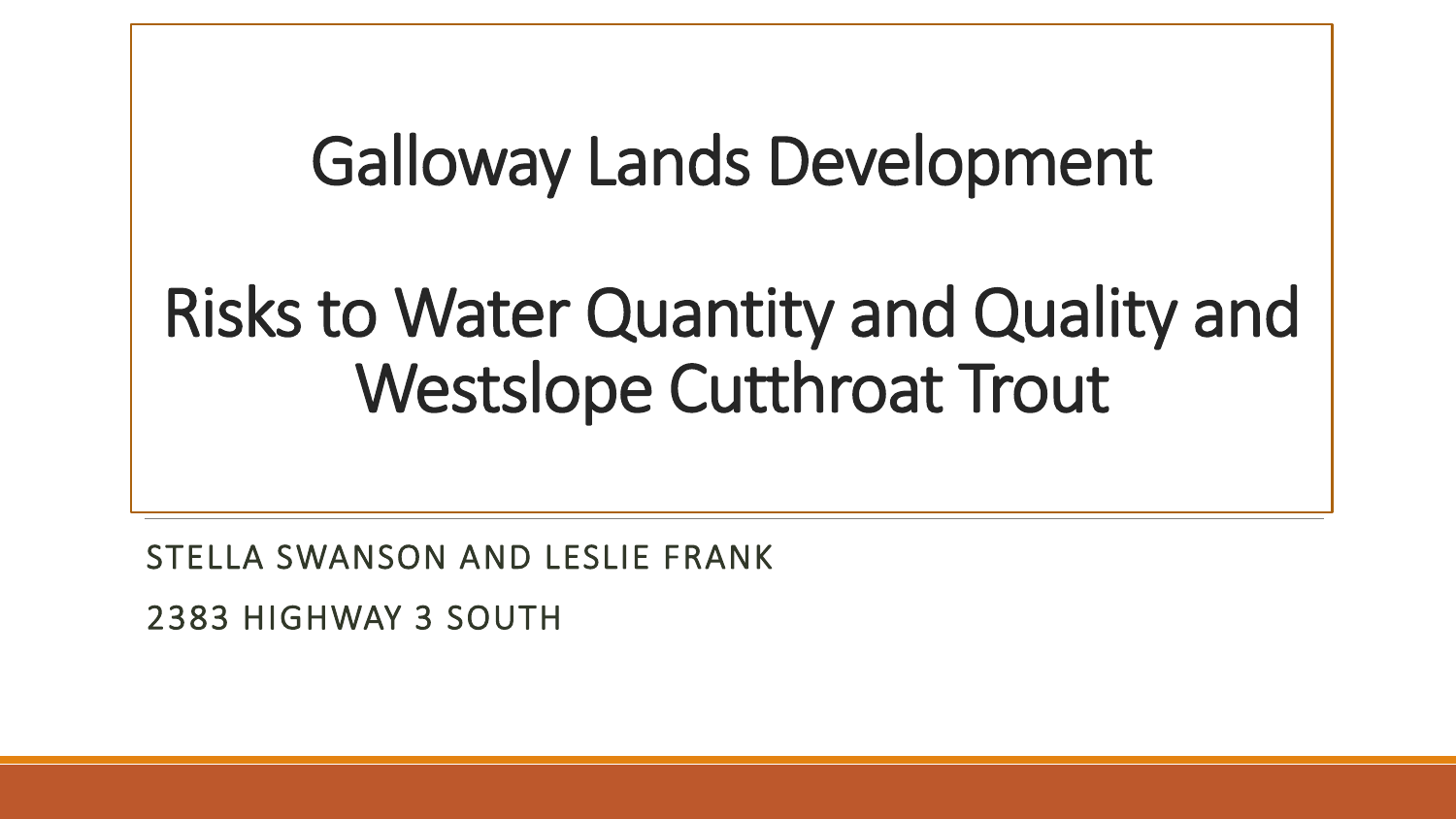## Focus of this Presentation

**Risks to surface and groundwater quantity and quality**

**Risks to Westslope Cutthroat Trout**

**…from the proposed development itself and from its contribution to cumulative effects**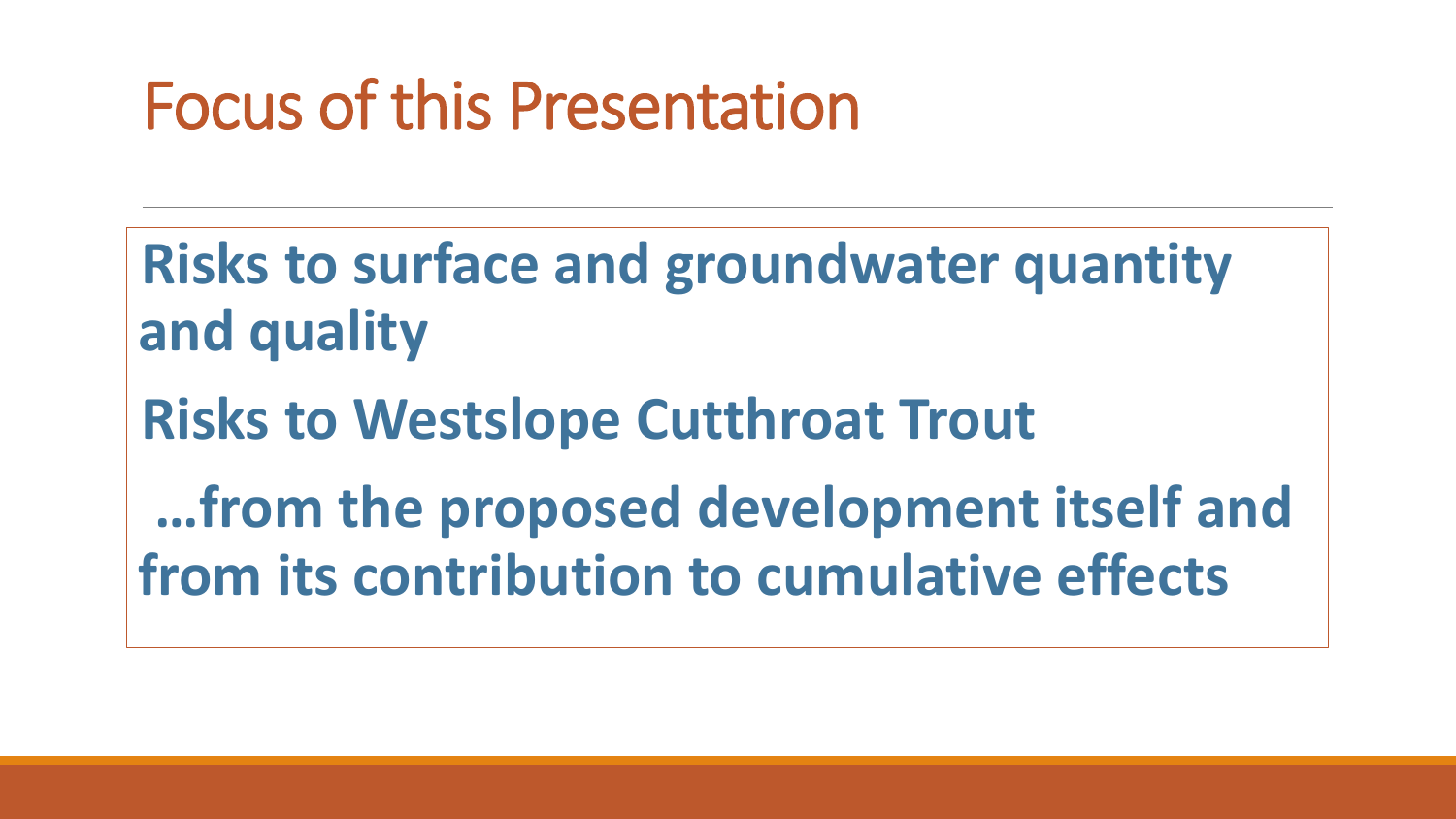## Credentials of Presenters

#### **Stella Swanson, Ph.D. Aquatic Biology and Aquatic Toxicology**.

- $\cdot$  45 years of experience in assessment and mitigation of effects of human activities on aquatic environments.
- **\*** Specific expertise in ecological risk assessment and cumulative effects assessment, including extensive work in the Elk Valley.
	- Chair of the Strategic Advisory Panel on Selenium Management.
	- Chair/Facilitator of Elk Valley Cumulative Effects Management Framework 2012-2016.

#### **Leslie Frank, M.Sc., P, Eng. Acoustical Engineer.**

◆ 47 years of experience in environmental assessment, environmental impact statement preparation, regulatory hearings, and mitigation.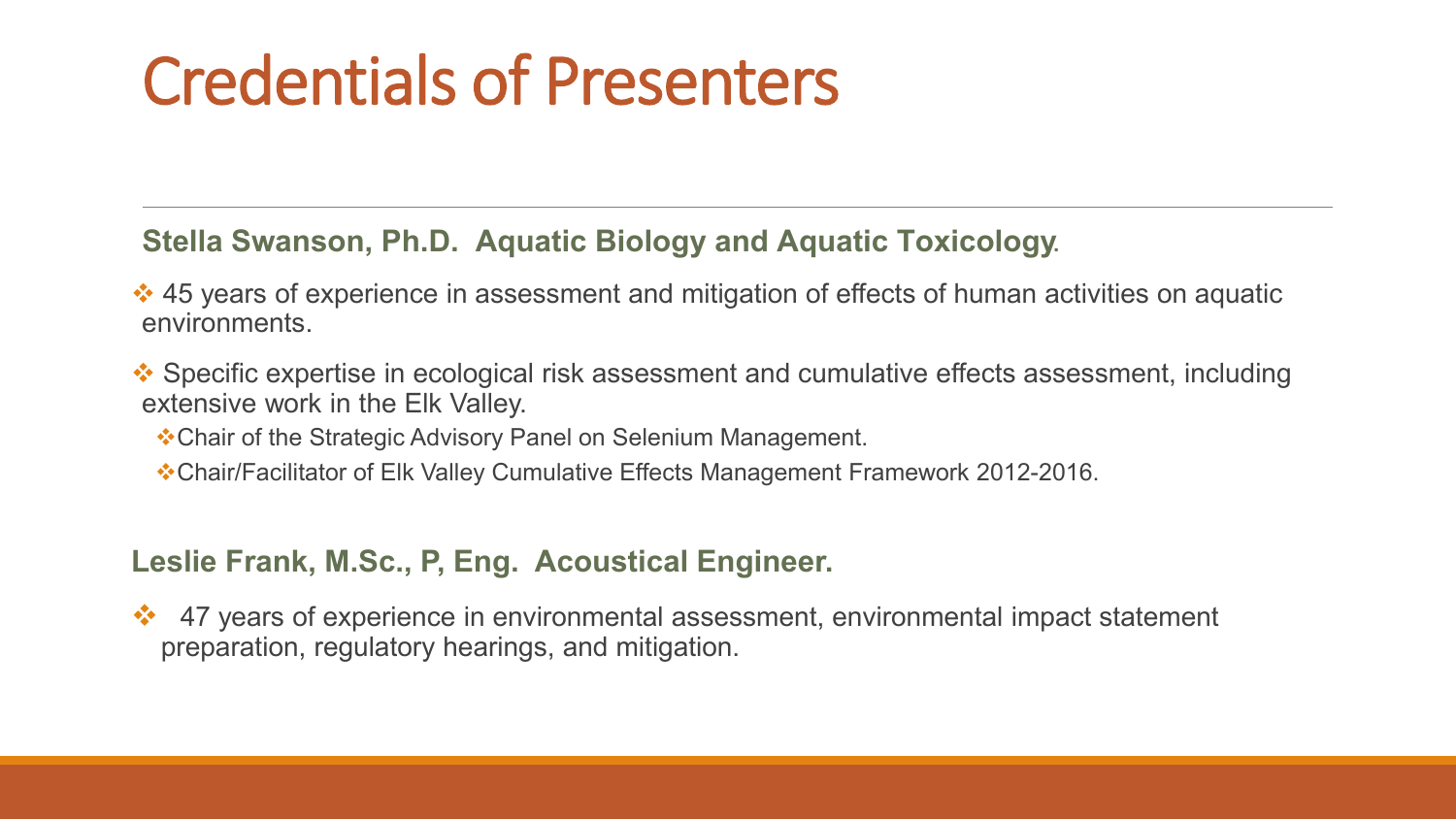## Qualitative Risk Matrix Approach Was Used

**Well established and widely used approach for screening-level risk assessments in support of industry and government decision making**

- How likely is it that sources of risk will exist and what are the consequences to valued components of the environment?
	- Risk = likelihood x consequence
- How sure are we?
- Is the risk acceptable? If not, can the risk be reduced?

**Water quality and quantity (supply and flow)** and **Westslope Cutthroat Trout** are always at the top of lists of what people value in the Elk Valley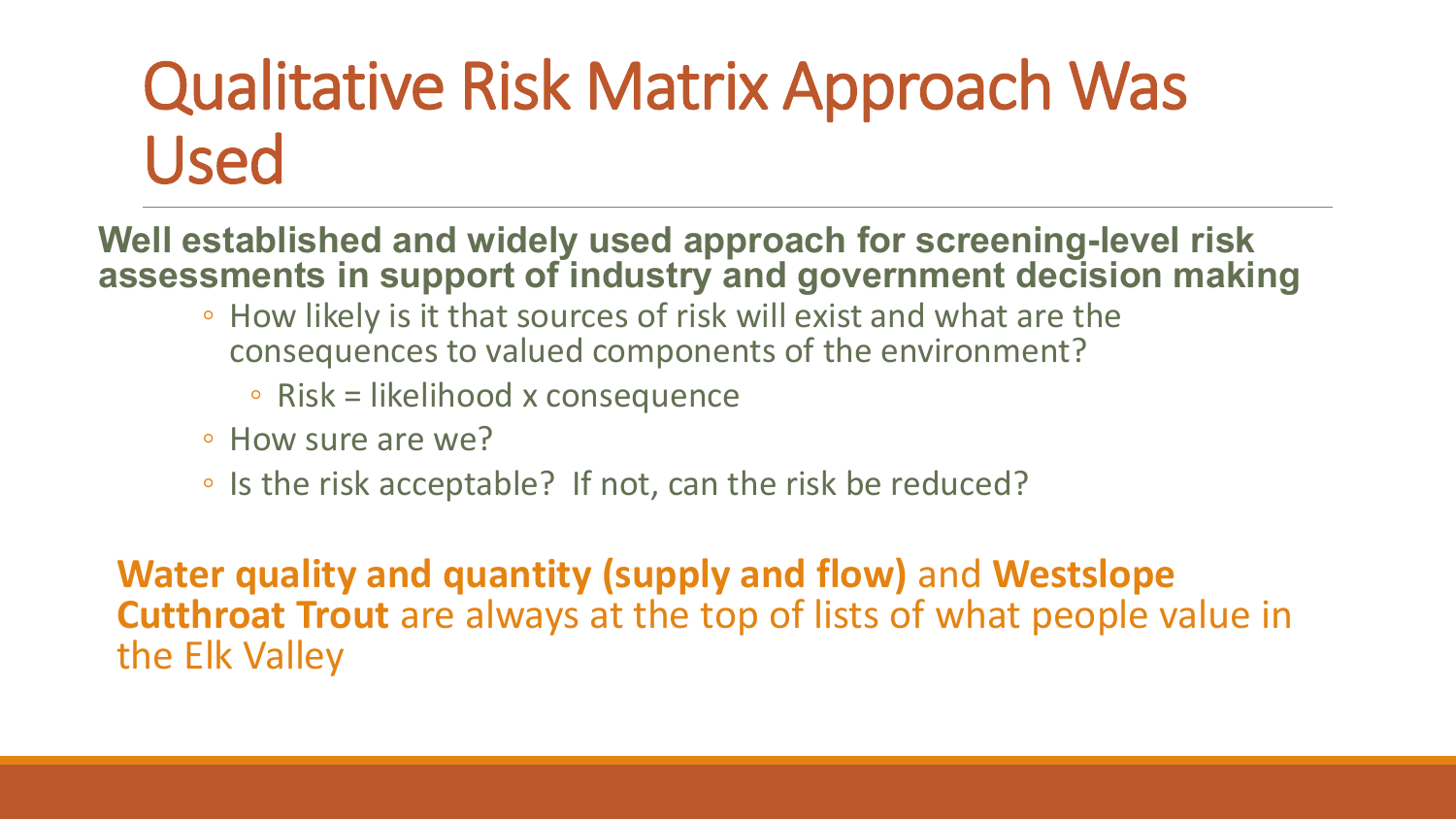### Risk to Water Quality and Quantity

The risk assessment provided in our Executive Summary was adjusted to reflect the last minute announcement from Galloway Lands re: commitment to wastewater treatment

| <b>Risk Source</b>                                                                                                                                                                                                  | <b>Likelihood</b> | <b>Consequence</b> | <b>Risk</b>                    |
|---------------------------------------------------------------------------------------------------------------------------------------------------------------------------------------------------------------------|-------------------|--------------------|--------------------------------|
| Tie-in to Fernie Alpine Resort Wastewater Treatment exceeds current<br>maximum allowable daily discharge and/or strains ability to meet<br>discharge limits (see FAR Wastewater Treatment Plant 2021 Annual Report) | L-M               |                    | L-M [risk is]<br>to Elk River] |
| Discharge of effluent from stand-alone wastewater treatment to Lizard<br>Creek causes nutrient enrichment, elevated turbidity, coliform<br>contamination, elevated oxygen demand                                    | M                 | M                  | $\mathsf{M}$                   |
| Groundwater withdrawals (including for fire suppression) cause<br>decreases in water supply and groundwater discharge to Lizard Creek<br>(important to maintain flow requirements for fish)                         | M                 | H                  | $M-H$                          |
| Erosion related to roads, stream crossings, and trails (including increases<br>in informal trails in riparian zone) increases turbidity and sedimentation                                                           | M                 | $L-M$              | $\mathsf{M}$                   |
| Stormwater (especially during construction) increases turbidity and<br>conveys contaminants                                                                                                                         | M                 | M                  | $\mathsf{M}$                   |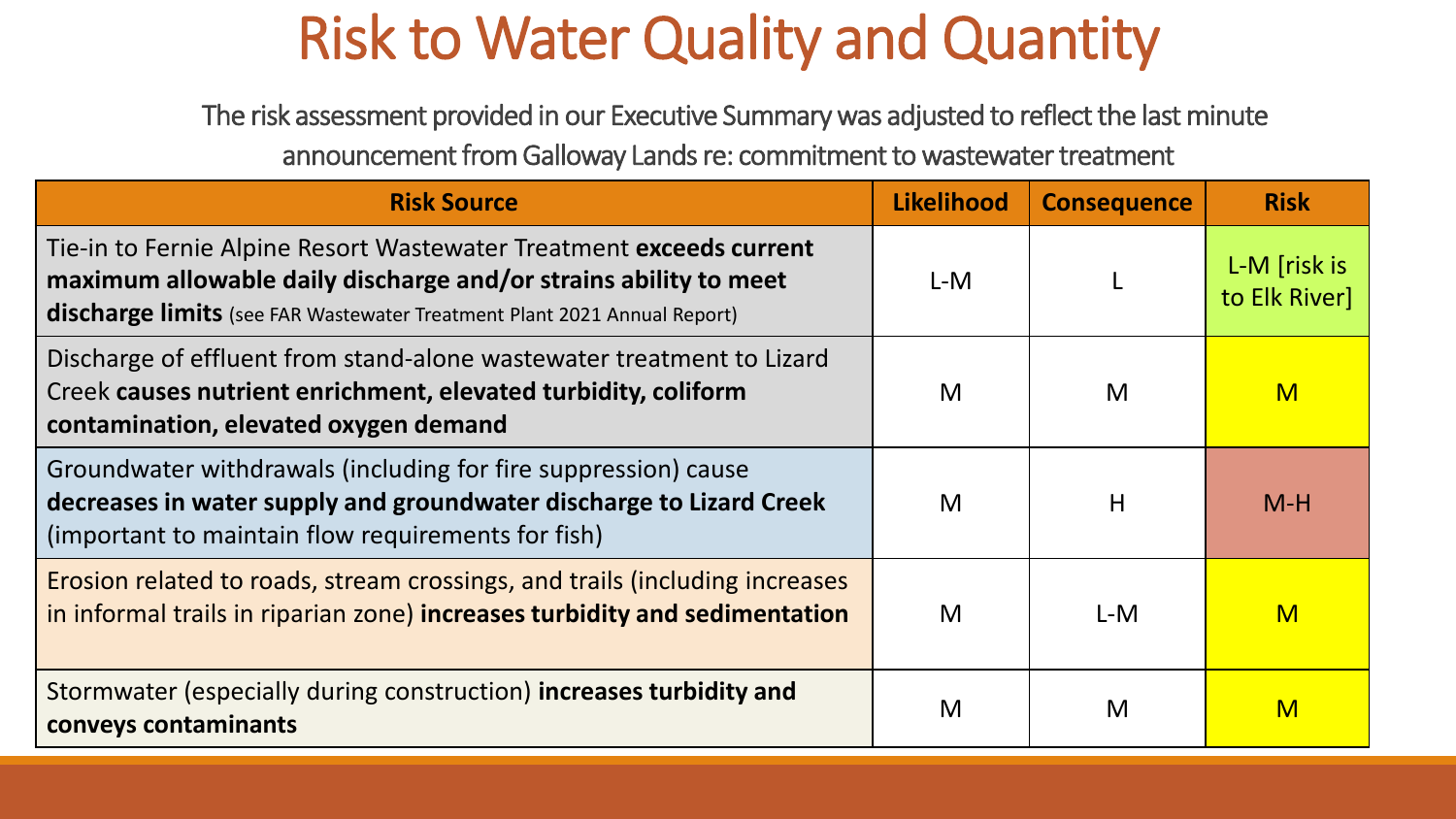#### Risk to Westslope Cutthroat Trout

| <b>Risk Source</b>                                                                                                                                                                                                  | <b>Likelihood</b> | <b>Consequence</b> | <b>Risk</b>                        |
|---------------------------------------------------------------------------------------------------------------------------------------------------------------------------------------------------------------------|-------------------|--------------------|------------------------------------|
| Decrease in water quality affects fish health and habitat quality (e.g.<br>invertebrate food sources)                                                                                                               | L-M               |                    | L in Elk<br>River.                 |
|                                                                                                                                                                                                                     |                   |                    | <b>M</b> in Lizard<br><b>Creek</b> |
| Effects on riparian habitat in high-sensitivity zones reduces habitat<br>quality                                                                                                                                    | M                 | M                  | $\mathsf{M}$                       |
| Withdrawals from aquifer reduce groundwater inflow to Lizard Creek,<br>with effects on instream flows required for spawning, rearing, or<br>overwintering                                                           | M                 | H                  | $M-H$                              |
| Increased access with associated human-caused disturbance in Lizard<br><b>Creek which reduces habitat quality</b> (e.g. bank erosion, direct streambed<br>disturbance, garbage, deliberate removal of woody debris) | M                 | H                  | $M-H$                              |
| Increased access with associated increased fishing pressure causing<br>effects on fish health and fish behaviour (e.g. due to hook scarring)                                                                        | M                 | L-M                | $M-H$                              |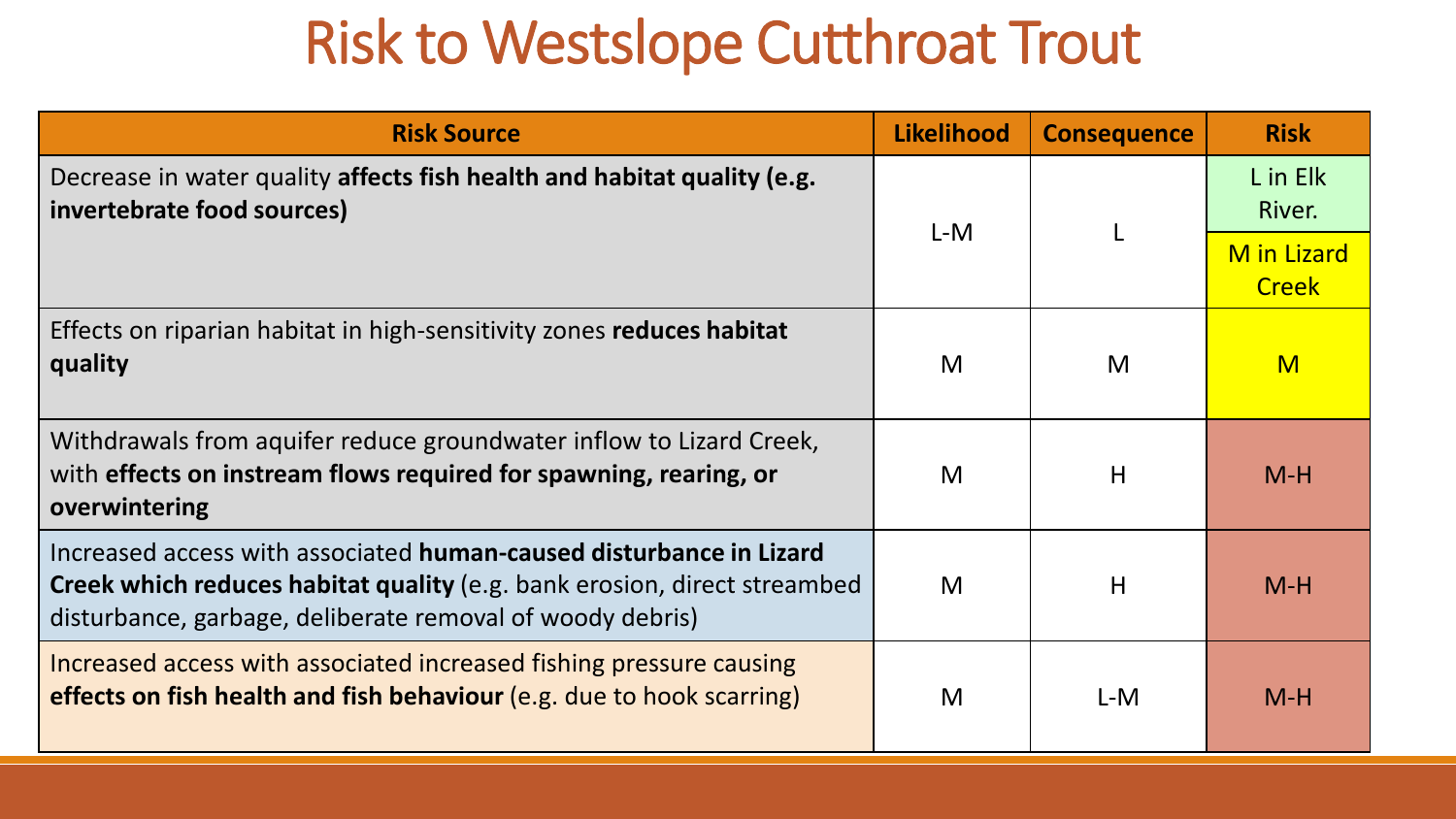### How Sure are We About Risks to Water and Westslope Cutthroat Trout?

*The consequences of acting upon limited or poor-quality information can be severe and are often very difficult to reverse.* 

*Available Information*

- **Little to no meaningful analysis of potential for effects on surface or groundwater quantity and quality, yet the applicant describes the risk as "minimal"** (Galloway Lands Summary pdf pg. 9/15)
- **Almost complete reliance on 30m riparian setback for Lizard Creek and 15m setback for other creeks to justify the applicant's conclusion that risk to Westslope cutthroat trout is "very low"** (Galloway Lands Summary pdf pg. 9/15)
	- Riparian setbacks are **not** a one size fits all solution. **(BC Riparian Regulation Assessment Methods).** For a stream as important to Westslope Cutthroat Trout as Lizard Creek, the<br>setback should reflect the largest "Zone of Sensitivity" resulting from assessments of<br>individual stream reaches.
	- **The RDEK staff** recommends **a 'no disturbance' covenant** to prohibit any land disturbance, tree removal, new trails, and any other further development in the PG- 2 **lands within 100 m of the ordinary high-water mark** of Lizard Creek <sub>(pdf page 65 of Agenda <br>package)</sub>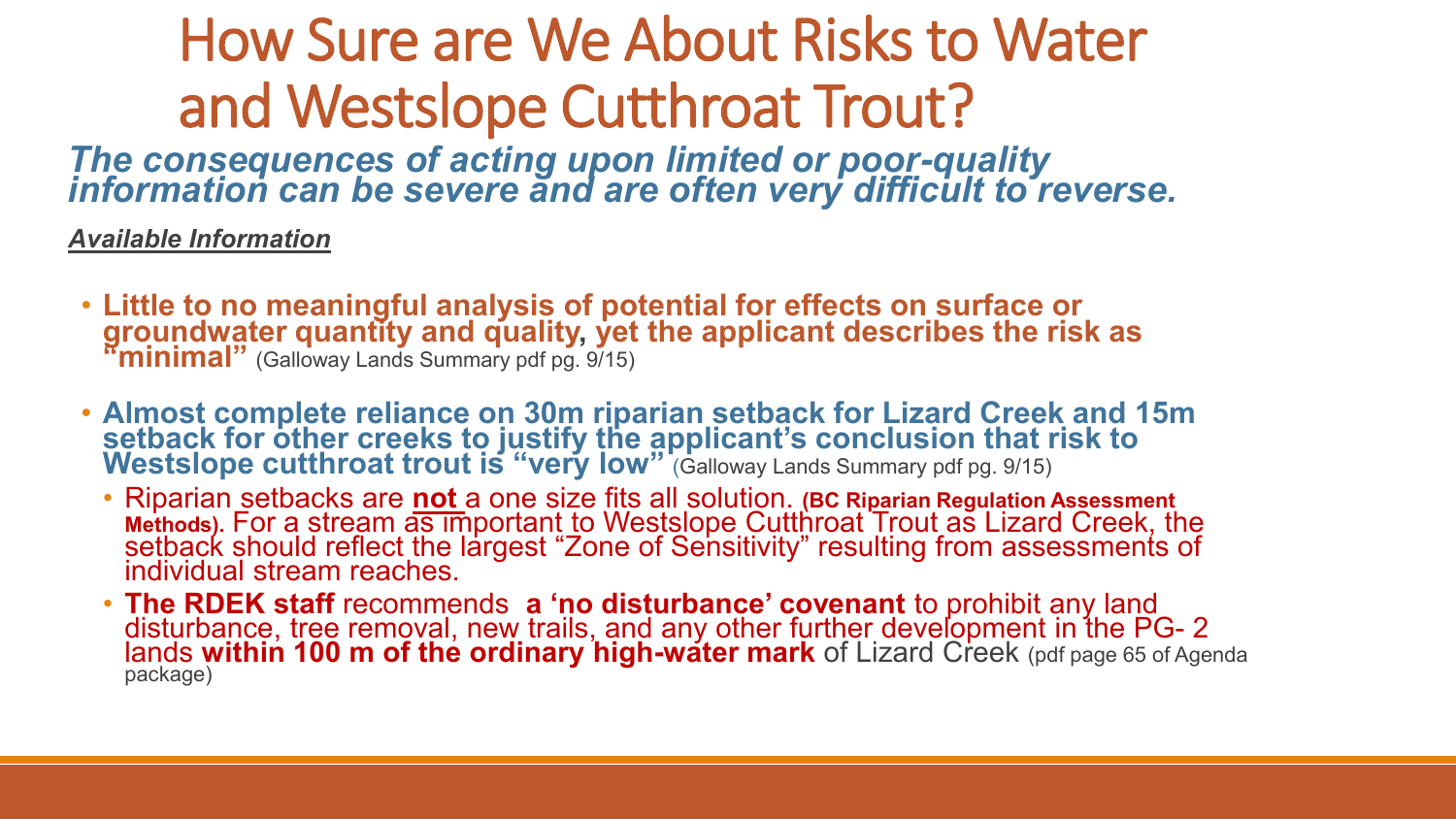## Are the Risks Acceptable?

- *Risk acceptability is in proportion to the sensitivity and vulnerability of water quantity, water quality and Westslope Cutthroat Trout.*
- **The fractured bedrock aquifer may be vulnerable** to reductions in water level as well as contamination.
- **Exard Creek water quality can degrade very quickly** in response to increased turbidity and nutrients.
- **Westslope Cutthroat Trout are listed as at risk by the province -** blue-listed, meriting additional levels of protection.
- **The potential changes to water quality will impact the quality of trout habitat**.
- **\*** Risk acceptability goes beyond *checking boxes* regarding whether guidelines are met.

**The total, cumulative risk to water and Westslope Cutthroat Trout must be considered**.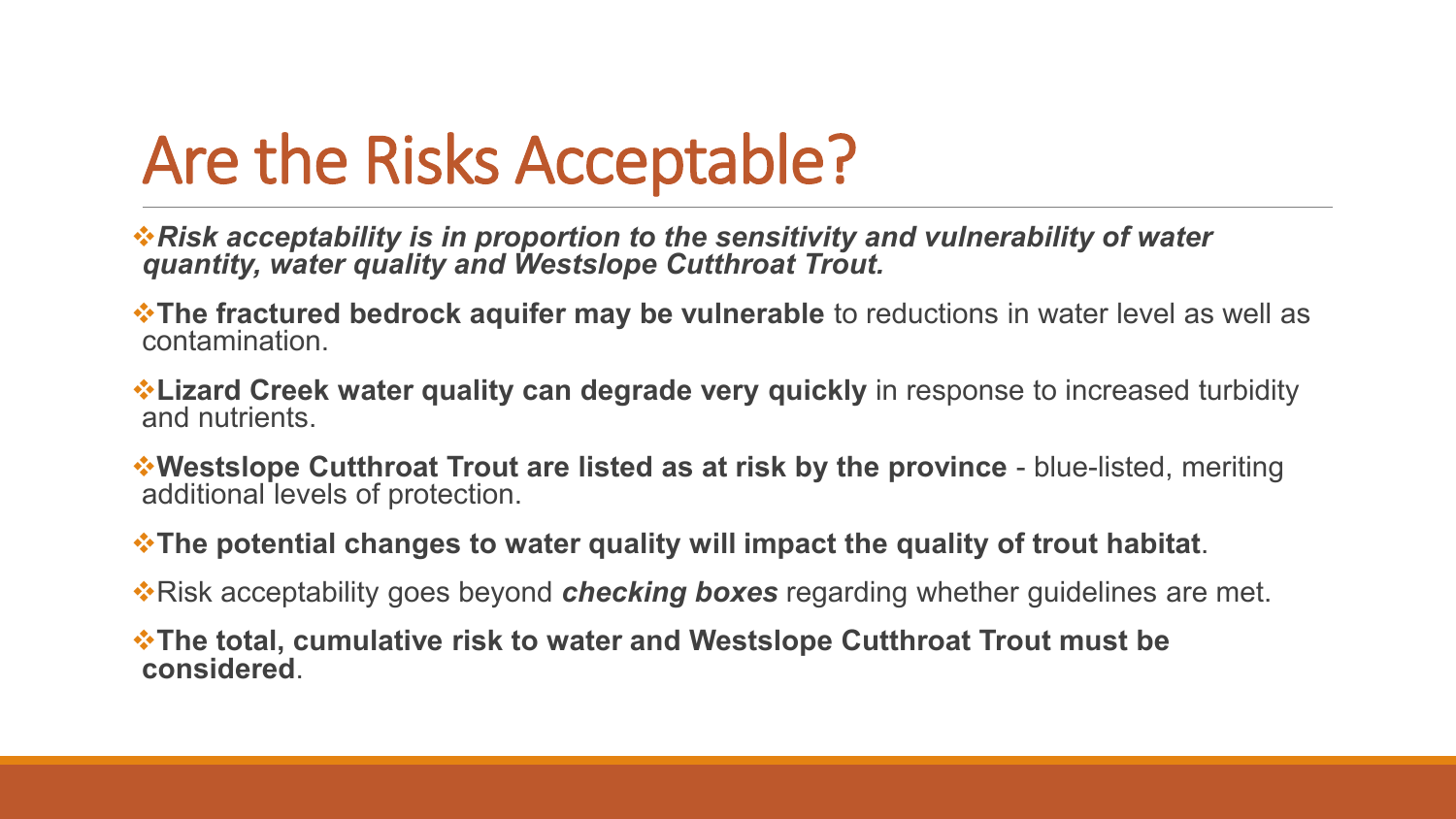## Cumulative Effects

**The applicant addresses cumulative effects by comparing projected built-up areas in the Elk Valley with and without the Galloway Lands and concludes that the Galloway Lands represent an additional 0.01% of built-up area (Galloway Lands March 25 Submission)**

**This approach is inappropriate because cumulative effects were minimized via the use of the entire Elk Valley as the spatial context, as well as the lack of consideration of current risks from all sources (including climate change).** 

**The appropriate spatial context is the Lizard Creek sub-basin, with an increasing number of subdivision developments in the lower portion of the sub-basin.** 

*"Cumulative effects can be characterized as 'progressive nibbling', 'death by a thousand cuts'; or the 'tyranny of small decisions'. In other words, cumulative effects are the combination of effects – many of which can be individually small and seemingly insignificant, such as …water withdrawals or the incremental filling of wetlands. Over time, such seemingly insignificant effects can result in significant cumulative environmental change" (Noble, 2015).*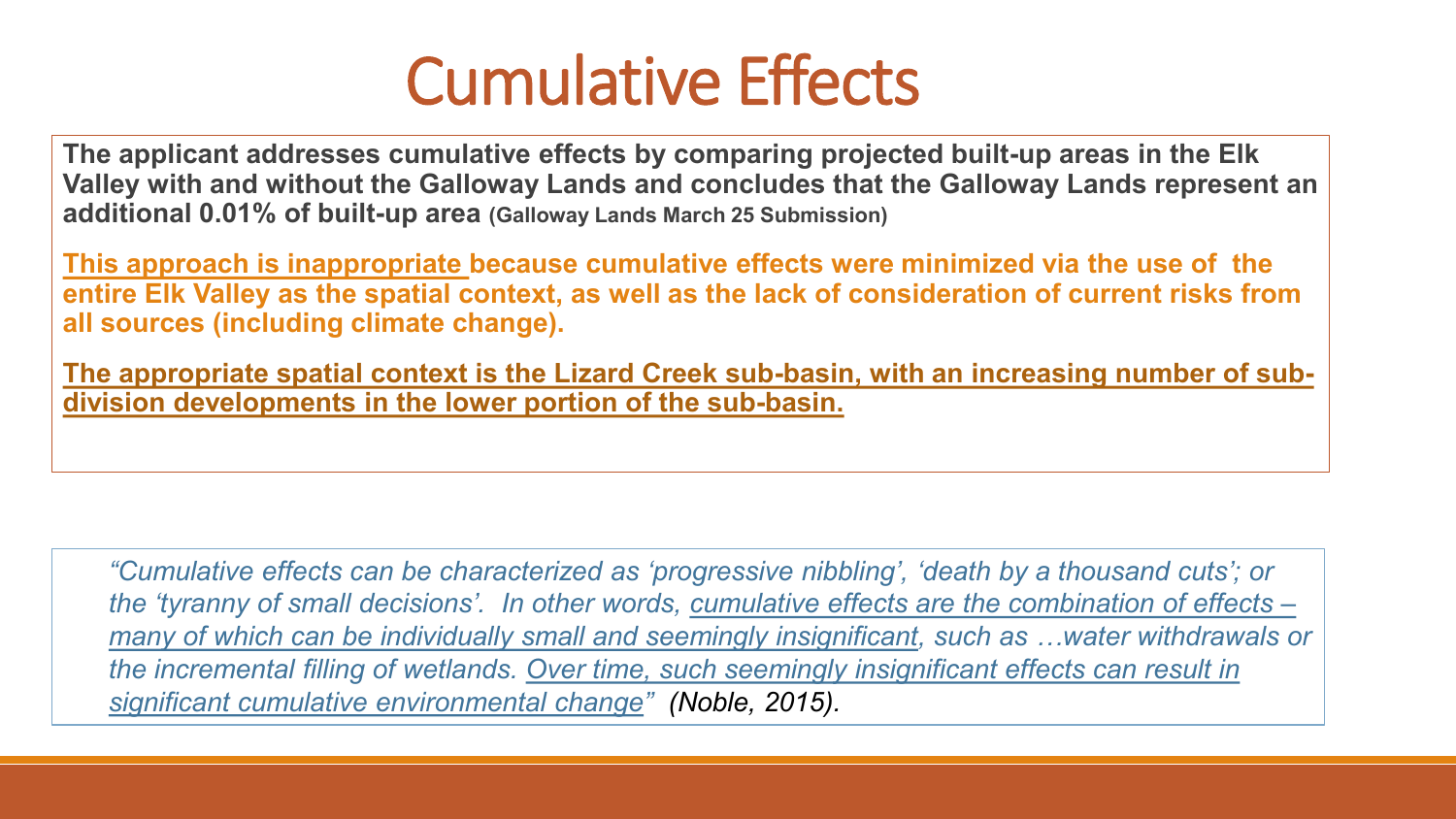## Adding to Existing High Cumulative Effects

**report 2018**

**From Elk Valley Cumulative Effects and Management Report 2018**



**Information from Galloway Lands Submission March 25, 2022** 

•**Acknowledgement that the development has "the potential to contribute to an increase in stream crossings, road density within 100 m of streams and road density on steep slopes".** 

•**BUT only three brief bullet points suggesting mitigations which "should avoid any contribution to cumulative effects on aquatic habitat**…" (Appendix D to March 25 Galloway Lands submission, pdf pg. 136/197).

•This statement makes no reference to **existing** cumulative effects from road density and stream crossings, which have been assessed as being in the high hazard category for lower Lizard Creek (see map on left).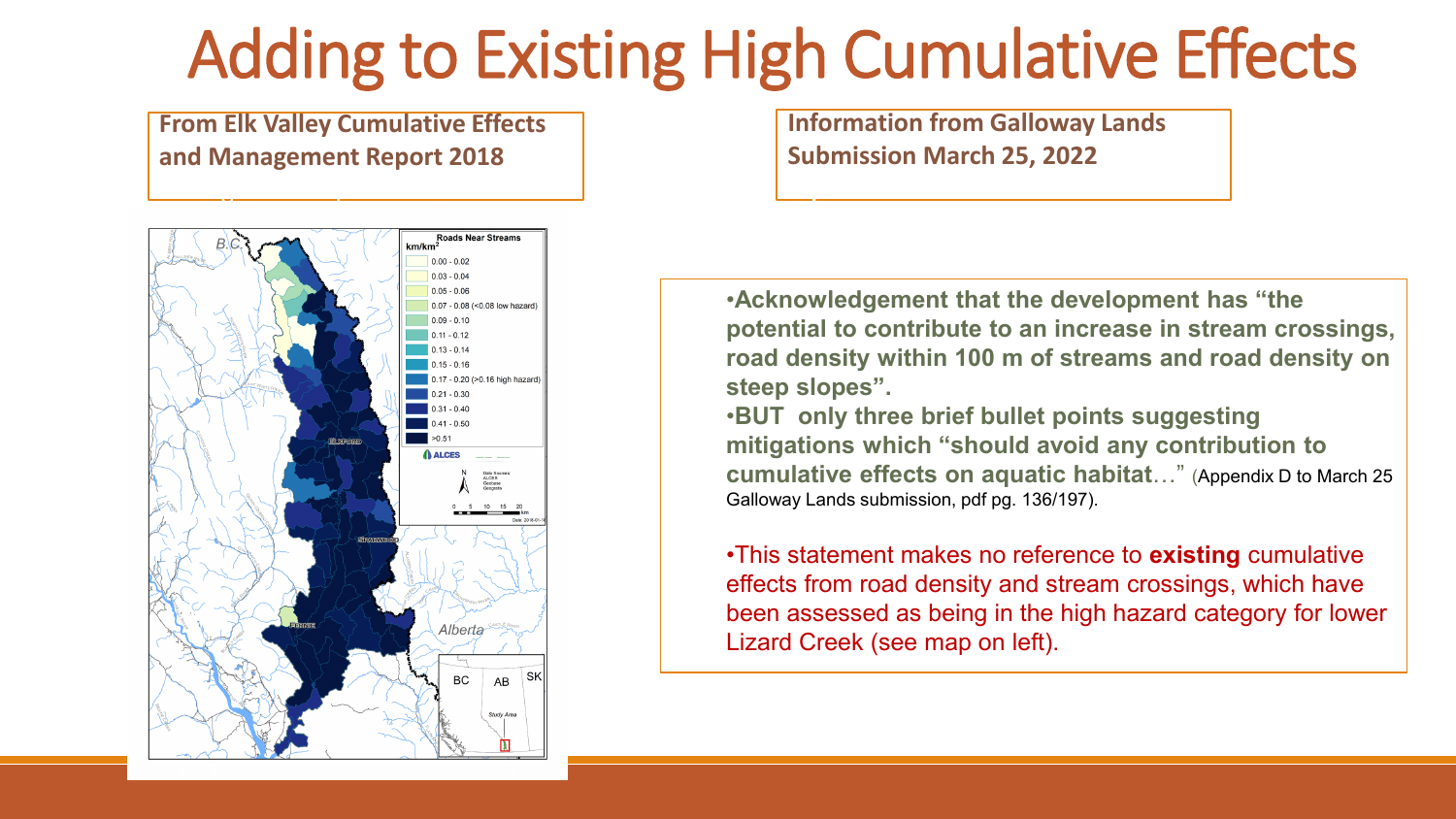## **Conclusions**

 $\triangle$ **Several risks to water quality and Westslope Cutthroat Trout are** moderate-to-high

**\*** Confidence in information provided by the applicant regarding risk factors is low

Characterization of risk to water quality and quantity as well as Westslope Cutthroat Trout in the applicant's submission does not address their sensitivity and vulnerability, nor their high ecological, social and economic value

**\* Cumulative effects were not evaluated in an appropriate or credible** manner